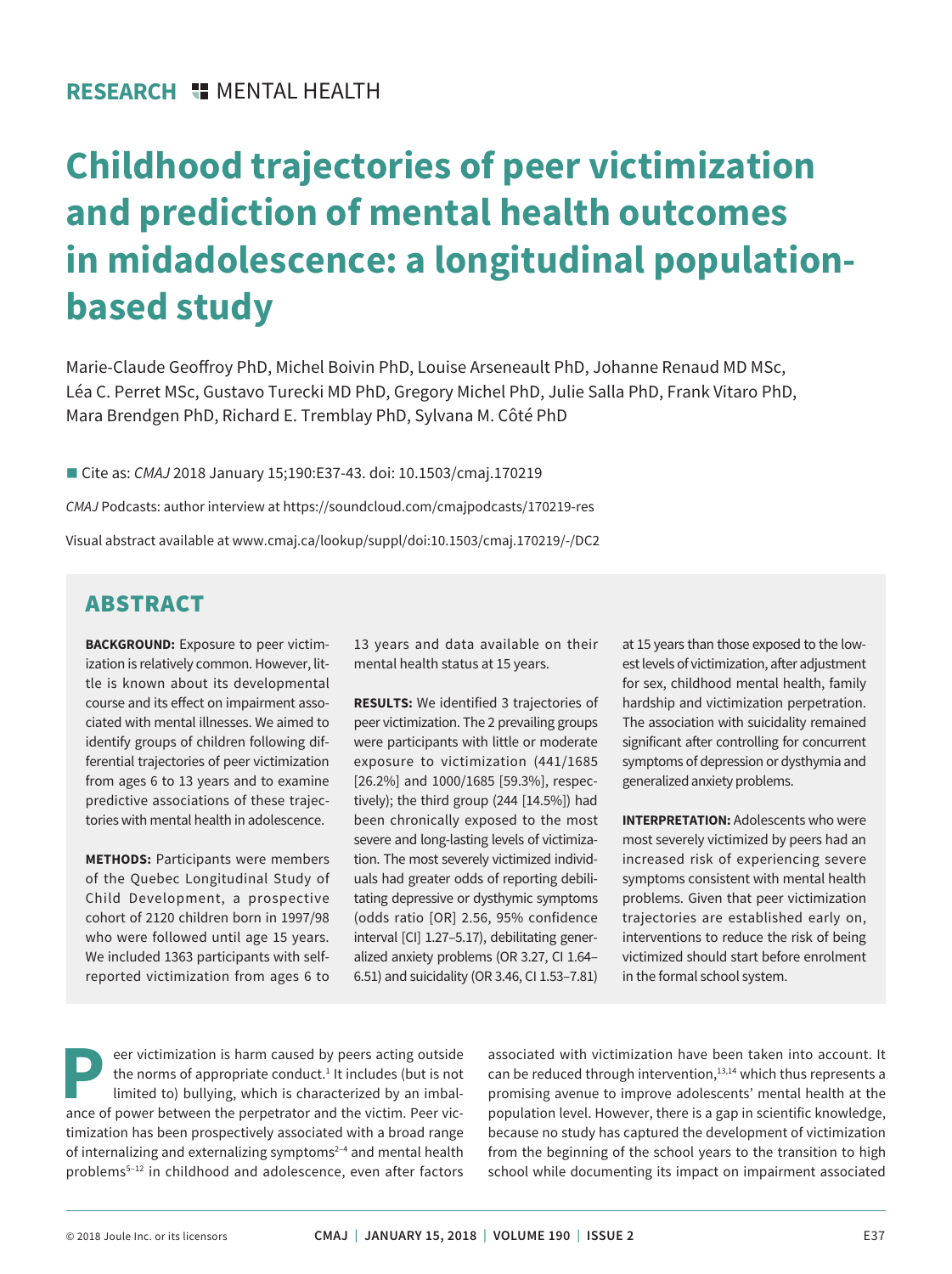with mental health problems. This is an important period in the life course, because social relationships are developing (i.e., laying the foundation for future relationships), peer victimization is at its highest rate,<sup>4</sup> and mental health problems are emerging.<sup>15</sup>

In this study, we aimed to capture, at the population level, differential exposure to peer victimization assessed from 6 to 13 years of age, and predictive associations of such victimization with mental health problems at 15 years, while adjusting for a variety of potential confounders. It has been shown that a substantial proportion of those who have been victimized have also bullied others.<sup>7,16</sup> Because perpetrators tend to display higher levels of aggression<sup>7</sup> and conduct problems, $17$  we tested whether victimization increased the risk of symptoms of mental illness above and beyond the perpetration of victimization.

## **Methods**

#### **Participants**

Participants were members of the Quebec Longitudinal Study of Child Development, a population-based sample of 2120 individuals born in 1997/98 in the Canadian province of Quebec. For more details about the larger study design, please see www. jesuisjeserai.stat.gouv.qc.ca/default\_an.htm.

Of the 1821 individuals invited at the 15-year data collection point, 1466 participated, including 1443 who completed mental health questions, and 1363 of this latter group also provided information on victimization trajectories (64.3% of the original 2120; Appendix 1, available at www.cmaj.ca/lookup/suppl/ doi:10.1503/cmaj.170219/-/DC1). Participants who were underrepresented were more likely to be male (428/757 [56.5%] for those excluded from analyses v. 642/1363 [47.1%] for those included in analyses,  $\chi^2$  = 22.54,  $p$  < 0.001), to be of nonwhite ethnicity (119/756 [15.7%] v. 68/1361 [5.0%], χ<sup>2</sup> = 69.67, *p* < 0.001), to have parents with low socioeconomic status (Z scores  $-0.16$  v. 0.08,  $t_{2093}$  =  $-5.21$ ,  $p < 0.001$ ) and to have mothers with high depressive symptoms (1.50 v. 1.35 [on a scale from 0 to 10],  $t_{1445.9} = 2{,}37 \rho = 0.02$ .

#### **Adolescent mental health outcomes at 15 years**

At age 15 years, participants completed the Mental Health and Social Inadaptation Assessment, $18$  to assess the frequency, in the past 12 months (where  $1 =$  never,  $2 =$  sometimes, and  $3 =$  often), of depression and dysthymia problems (Cronbach  $\alpha$  = 0.90; 8 items), generalized anxiety problems (Cronbach  $\alpha$  = 0.86; 9 items), social anxiety problems (Cronbach  $\alpha$  = 0.90; 7 items), eating problems (Cronbach  $\alpha$  = 0.70; 5 items), oppositional or defiance problems (Cronbach  $\alpha$  = 0.84; 9 items) and conduct problems (Cronbach  $\alpha$  = 0.95; 16 items). We also asked participants to rate the severity (as "not at all," "slightly," "somewhat" or "a lot") of any associated impairments across 4 domains of daily functioning (home, school, friendship or romantic relationships, daily occupations). Although the Mental Health and Social Inadaptation Assessment is not a diagnostic tool, its items have been designed to reflect the symptoms reported in the *Diagnostic and Statistical Manual of Mental Disorders*, 5th edition (Appendix 2, part 1, available at www.cmaj.ca/lookup/suppl/doi: 10.1503/cmaj.170219/-/DC1). Adolescents in the top 10% of symptoms were classified as having mental health problems.

We measured suicidality in terms of having serious thoughts of wanting to die (as indicated by an affirmative answer to the question, "Did you ever seriously think of attempting suicide?") or making a suicide attempt (and if so, how many attempts) in the past 12 months.

#### **Childhood peer victimization between 6 and 13 years**

We assessed peer victimization through self-rating at ages 6, 7, 8, 10, 12 and 13 years using a modified version of the Self-Report Victimization Scale.19 This scale measures the occurrence of physical, verbal, relational and cyber-victimization since the beginning of the school year. All items were administered in the second half of the school year (from February to June) and are listed in Appendix 2, part 2. We coded the responses as 0 (never), 1 (once/twice or rarely) or 2 (often, more often or very often). Within each year, we averaged individual item scores and rescaled them to range between 0 and 10, to obtain a global score of victimization. Cronbach  $\alpha$  for each age ranged from 0.70 to 0.80.

#### **Childhood confounders**

We measured confounders at age 6, 7, 8, 10, 12 and 13 years, and averaged the scores across ages, unless otherwise indicated.

#### **Family hardship**

We determined family hardship in terms of family socioeconomic status (aggregate of annual gross income, parental education level and occupational prestige), $20$  family structure when the child was 13 years of age (biological parents, blended family, single parent), family functioning as assessed with the McMaster Family Assessment (7 items; e.g., "don't get along well together"), $21$  hostile-reactive parenting practices (7 items; e.g., "use physical punishment")<sup>22</sup> and maternal depressive symptoms when the child was 8 and 10 years of age (e.g., Center for Epidemiologic Studies Depression Scale<sup>23</sup>).

#### **Childhood mental health and victimization perpetration**

Oppositional and defiant behaviour (4 items; e.g., defiant or refused to comply), inattention and hyperactivity (9 items; e.g., "could not sit still") and physical aggression symptoms (3 items, e.g., "got into a fight") were all rated by school teachers. Anxiety symptoms (4 items; e.g., "appears fearful/nervous") were reported by mothers when the children were 6 and 8 years of age and were self-reported at ages 10, 12 and 13 years. Victimizing others was self-reported at 10, 12 and 13 years (10 items; e.g., "encouraged other children to pick on a particular child"). The questions were derived from the Canadian National Longitudinal Study of Children and Youth,<sup>21</sup> which incorporates items from the Child Behaviour Checklist,<sup>24</sup> the Ontario Child Health Study scales<sup>25</sup> and the Preschool Behaviour Questionnaire,<sup>26</sup> with responses rated on a 3-point scale. We assessed recent (past 2 wk) depressive symptoms at ages 10, 12 and 13 years using the Children's Depression Inventory, short version.27,28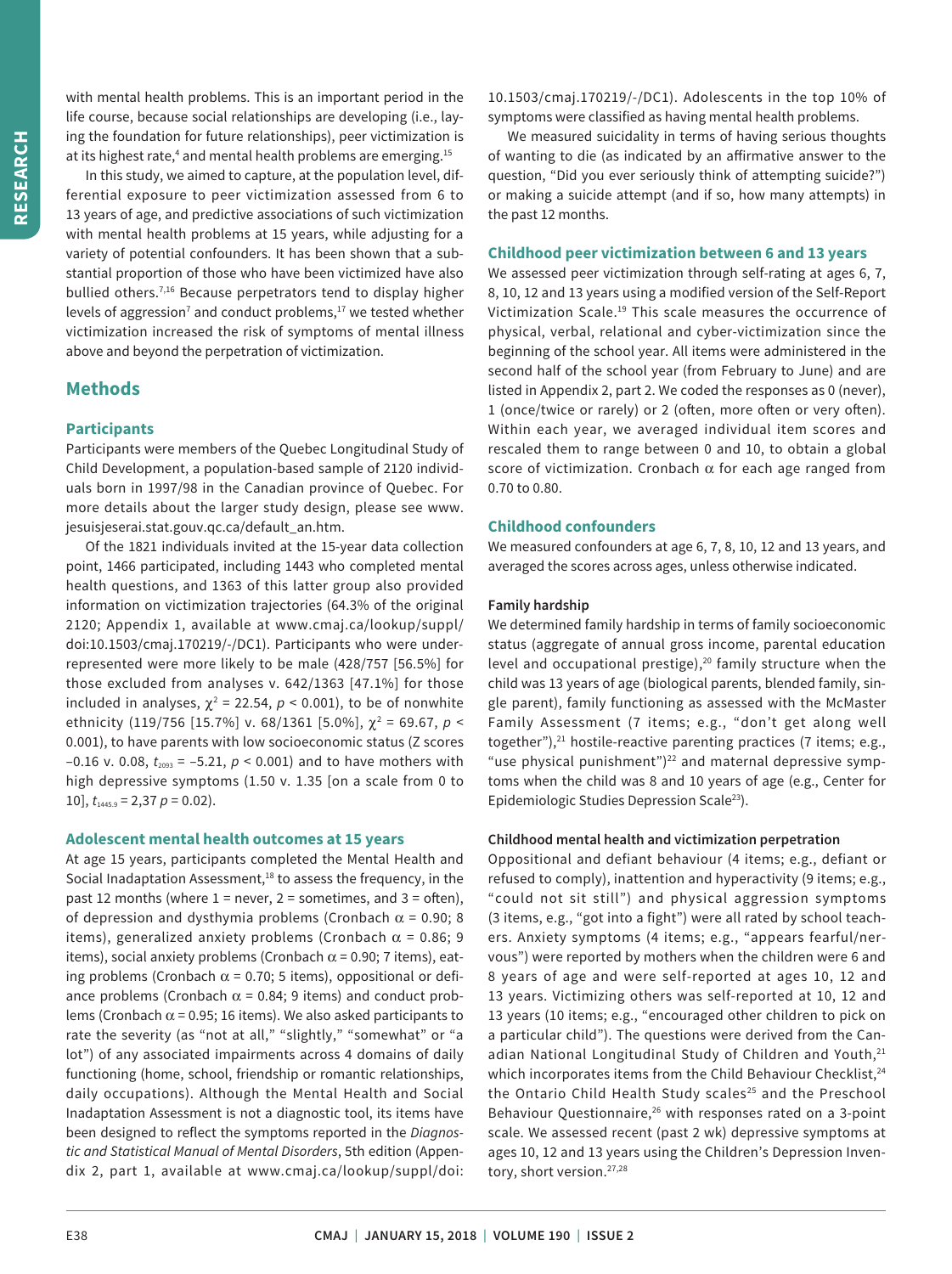## **Statistical analysis**

To adjust for selective attrition that may have affected our study sample of 1363, we conducted analyses with and without inverse probability weights, representing participants' probabilities of being included in the study sample conditional on sex, ethnicity, socioeconomic status and maternal depressive symptoms. The general pattern of results with and without weights did not differ; only the latter are presented here.

We examined patterns of peer victimization by age and sex using analysis of variance. To take advantage of our repeated assessments of victimization, we estimated group-based trajectories<sup>29</sup> of peer victimization from 6 to 13 years of age. We applied growth mixture models to identify differential exposure to victimization using Mplus (Muthén & Muthén).

We estimated a series of models including 1 to 4 trajectory groups based on the maximum available sample (*n* = 1685). Trajectories were estimated using a method called Full Information Maximum Likelihood. With this method, each participant is used for information that the particular participant brings to the analyses; the only participants who are excluded from the models are those who are always missing. The maximum available sample of 1685 was derived from the original sample of 2120. While those who provided data on both mental health and victimization (*n* = 1363) were included in the maximum available sample, information on victimization was not available for the rest. We then selected the best-fitting model using the Bayesian Information Criterion, LoMendell-Rubin likelihood ratio test and entropy. We controlled for all potential confounders that were available in our data and known for their associations with victimization. Appendix 3, part 1 (available at www.cmaj.ca/lookup/suppl/doi:10.1503/ cmaj.170219/-/DC1), presents bivariable associations between confounders and peer victimization trajectories. Then, we examined whether the victimization trajectories were predictive of adolescents' mental health using hierarchical logistic regressions. The associations were adjusted for sex (model 1), childhood family hardship (socioeconomic status, family functioning and structure, hostile-reactive parenting, maternal depressive symptoms; model 2), childhood mental health (depression, anxiety, inattention/hyperactivity, oppositional/ defiant behaviour and physical aggression symptoms; model 3) and victimization perpetration (model 4).

All interactions with sex were nonsignificant (*p* values for sex interaction: *p* = 0.5 for depression/dysthymia problem, *p* = 0.7 for generalized anxiety problem,  $p = 0.7$  for social anxiety problem, *p* = 0.4 for suicidality, *p* > 0.9 for eating problem, *p* = 0.2 for oppositional/defiant problem, *p* = 0.6 for conduct problem); therefore, we present results for both sexes combined. Data were missing for less than 6% of participants for all covariables, except for maternal depressive symptoms (where data were missing for 12%). To minimize further data loss, we imputed missing information on confounders using multiple imputations by the chained equations method, $30$  and we conducted analyses across the 10 imputed data sets. Patterns of results were identical for both maximum available participants and the imputed samples.

## **Ethics approval**

The Ethics Committee of the Institut de la statistique du Québec and the Research Ethics Board of the CHU Sainte-Justine Research Center approved each phase of the study, and informed consent was obtained.

# **Results**

The sociodemographic characteristics of the 1363 participants included in the analysis are presented in Table 1.

As shown in Table 2, peer victimization declined for males and females as they grew older. Males reported more victimization than females: marginally more at age 6 but significantly more at all later ages.

Figure 1 depicts trajectories of victimization according to the 3-group model (based on the maximum available sample of 1685), and its caption reports the fit indices for the 1- to 4-group models.

#### **Table 1: Sociodemographic characteristics of the study sample**

| <b>Characteristic</b>                                                           | No. (%) of<br>participants<br>$n = 1363$ |
|---------------------------------------------------------------------------------|------------------------------------------|
| Sex of child                                                                    |                                          |
| Male                                                                            | 642 (47.1)                               |
| Female                                                                          | 721 (52.9)                               |
| Maternal age at birth of target child, yr                                       |                                          |
| < 21                                                                            | 70(5.1)                                  |
| > 21                                                                            | 1293 (94.9)                              |
| <b>Maternal education</b>                                                       |                                          |
| High school diploma or higher                                                   | 1138 (83.5)                              |
| No high school diploma                                                          | 224(16.4)                                |
| Missing                                                                         | 1(0.1)                                   |
| <b>Paternal education</b>                                                       |                                          |
| High school diploma or higher                                                   | 1027 (75.3)                              |
| No high school diploma                                                          | 238(17.5)                                |
| Missing                                                                         | 98 (7.2)                                 |
| <b>Sufficiency of family income</b>                                             |                                          |
| Sufficient income                                                               | 1071 (78.6)                              |
| Insufficient income                                                             | 278 (20.4)                               |
| Missing                                                                         | 14(1.0)                                  |
| <b>Family status</b>                                                            |                                          |
| <b>Biological parents</b>                                                       | 1115 (81.8)                              |
| Blended/single parent                                                           | 246 (18.0)                               |
| Missing                                                                         | 2(0.1)                                   |
| <b>Maternal depression</b>                                                      |                                          |
| Yes ( $\geq$ 2.67 CESD)                                                         | 179(13.1)                                |
| No (< 2.67 CESD)                                                                | 1180 (86.6)                              |
| Missing                                                                         | 4(0.3)                                   |
| $\sigma$ and $\sigma$ is $\sigma$ in the set of $\sigma$ is the set of $\sigma$ |                                          |

Note: CESD = Center for Epidemiologic Studies Depression scale.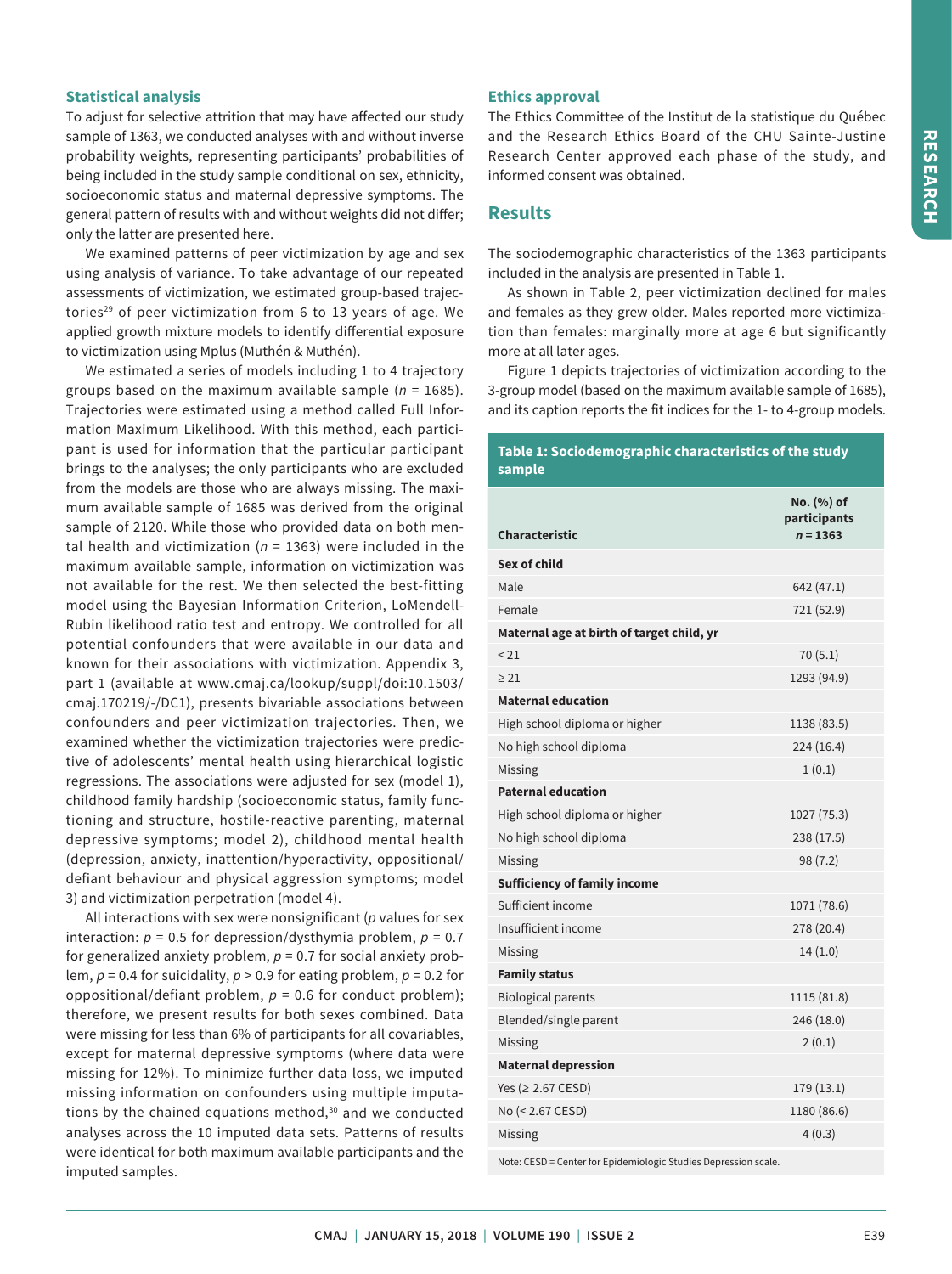Although the Bayesian Information Criterion decreased slightly across the 1- to 4-group models, a closer examination of the 4- and 3-group models indicated that the LoMendell-Rubin likelihood ratio test and entropy favoured a 3-group model. We therefore selected a 3-group model reflecting distinct trajectories of victimization. Most of the children (1000/1685 [59.3%]) followed a trajectory of moderate victimization, whereas 441 (26.2%) followed a stable trajectory of no or low victimization, and 244 (14.5%) followed a trajectory of severe victimization. There was a decrease in victimization with age for both the moderate victimization ( $p =$ 0.009) and severe victimization ( $p < 0.001$ ) groups. Table 3 shows the prevalence of the 7 mental health outcomes in the 3 trajectory groups. The proportion of adolescents who reported mental health problems at 15 years of age increased with the severity of peer victimization (all *p* values < 0.05).

#### **Table 2: Global peer victimization score by age and sex\***

| Age at            | Sex; peer victimization score,†<br>mean $\pm$ SD |                 |         |
|-------------------|--------------------------------------------------|-----------------|---------|
| victimization, yr | <b>Males</b>                                     | <b>Females</b>  | p value |
| $6(n=1169)$       | $3.79 \pm 2.69$                                  | $3.52 \pm 2.58$ | 0.08    |
| $7 (n = 1474)$    | $3.51 \pm 2.40$                                  | $3.18 \pm 2.36$ | 0.008   |
| $8(n=1467)$       | $3.58 \pm 2.44$                                  | $3.22 \pm 2.32$ | 0.004   |
| 10 ( $n = 1310$ ) | $3.48 \pm 2.29$                                  | $2.80 \pm 2.20$ | < 0.001 |
| 12 ( $n = 1343$ ) | $2.75 \pm 2.14$                                  | $2.19 \pm 1.92$ | < 0.001 |
| $13(n = 1229)$    | $1.96 \pm 1.96$                                  | $1.52 \pm 1.67$ | < 0.001 |

Note: SD = standard deviation.

\*Based on maximum available *n* value.

†Range of global peer victimization score: 0–10.



**Figure 1:** Developmental trajectories of victimization from 6 to 13 years of age, according to the 3-group model. The terms "low," "moderate" and "severe" refer to levels of self-reported peer victimization (% of sample in parentheses). Fit indices for the models: for the 1-group model, Bayesian Information Criterion (BIC) = 34 793.36, entropy not applicable, LoMendell-Rubin likelihood ratio test (LMR-LRT) not applicable; for the 2-group model, BIC = 33 712.49, entropy = 0.62, LMR-LRT *p* < 0.001; for the 3-group model, BIC = 33 524.18, entropy = 0.62, LMR-LRT *p* = 0.002; for the 4-group model, BIC = 33 452.34, entropy = 0.56, LMR-LRT *p* = 0.3). All models were based on the maximum available sample (*n* = 1685).

# **Predictive associations of victimization trajectories with mental health in adolescence**

Compared with the trajectory for none/low victimization, severe victimization was associated with higher odds of reporting a depression/dysthymia problem (odds ratio [OR] 2.34, 95% confidence interval [CI] 1.20–4.53), generalized anxiety problem (OR 3.32, 95% CI 1.75–6.30) or suicidality (OR 3.46, 95% CI 1.53–7.81) at 15 years, with adjustment for sex, childhood family hardship, mental health and victimization perpetration (Table 4). Additionally, relative to those with the trajectory for moderate victimization, children with severe victimization had higher odds of reporting a depression/dysthymia problem (OR 1.78, 95% CI 1.06–2.97), generalized anxiety problem (OR 2.19, 95% CI 1.34– 3.58), social anxiety problem (OR 1.75, 95% CI 1.07–2.88) and suicidality (OR 2.10, 95% CI 1.17–3.75) (Appendix 3, part 2). Children with moderate victimization in childhood did not have an increased risk of reporting mental health problems after we accounted for all confounders, except for a marginally significant association with conduct problem (Appendix 3, part 3).

We further examined the significance of longitudinal associations through sensitivity analyses of depression/dysthymia and generalized anxiety problems by considering the impairment criteria (i.e., adolescents reporting symptoms that interfered with their functioning, who answered "somewhat" or "a lot" to at least 1 of the 4 impairment questions). As shown in Table 5, adolescents who reported severe victimization had an increased risk of a debilitating depression/dysthymia problem (OR 2.56, 95% CI 1.27–5.17) or a debilitating generalized anxiety problem (OR 3.27, 95% CI 1.64–6.51) in the fully adjusted model.

Finally, we tested the possibility that severe victimization predicted suicidality (i.e., serious ideation or attempt), independent of comorbid mental health problems associated with victimization. After adjustment for reported depression/dysthymia and generalized anxiety problems at 15 years, sex, childhood family hardship, mental health and victimization perpetration, adoles-

## **Table 3: Prevalence of adolescent mental health by trajectories of victimization (***n* **= 1363)**

| Self-reported mental            | Peer victimization trajectory, 6-13 yr;<br>no. (%) of participants |                              |                            |  |
|---------------------------------|--------------------------------------------------------------------|------------------------------|----------------------------|--|
| health problem at<br>age 15 yr  | None/low<br>$n = 380$                                              | <b>Moderate</b><br>$n = 771$ | <b>Severe</b><br>$n = 212$ |  |
| Depression/dysthymia<br>problem | 25(6.6)                                                            | 75(9.7)                      | 37(17.5)                   |  |
| Generalized anxiety<br>problem  | 26(6.8)                                                            | 79 (10.2)                    | 42 (19.8)                  |  |
| Social anxiety problem          | 36(9.5)                                                            | 74 (9.6)                     | 37(17.5)                   |  |
| Suicidality                     | 12(3.2)                                                            | 43(5.6)                      | 28(13.2)                   |  |
| Eating problem                  | 40 (10.5)                                                          | 108 (14.0)                   | 38 (17.9)                  |  |
| Oppositional/defiant<br>problem | 20(5.3)                                                            | 79 (10.2)                    | 39(18.4)                   |  |
| Conduct disorder<br>problem     | 18(4.7)                                                            | 79 (10.2)                    | 34(16.0)                   |  |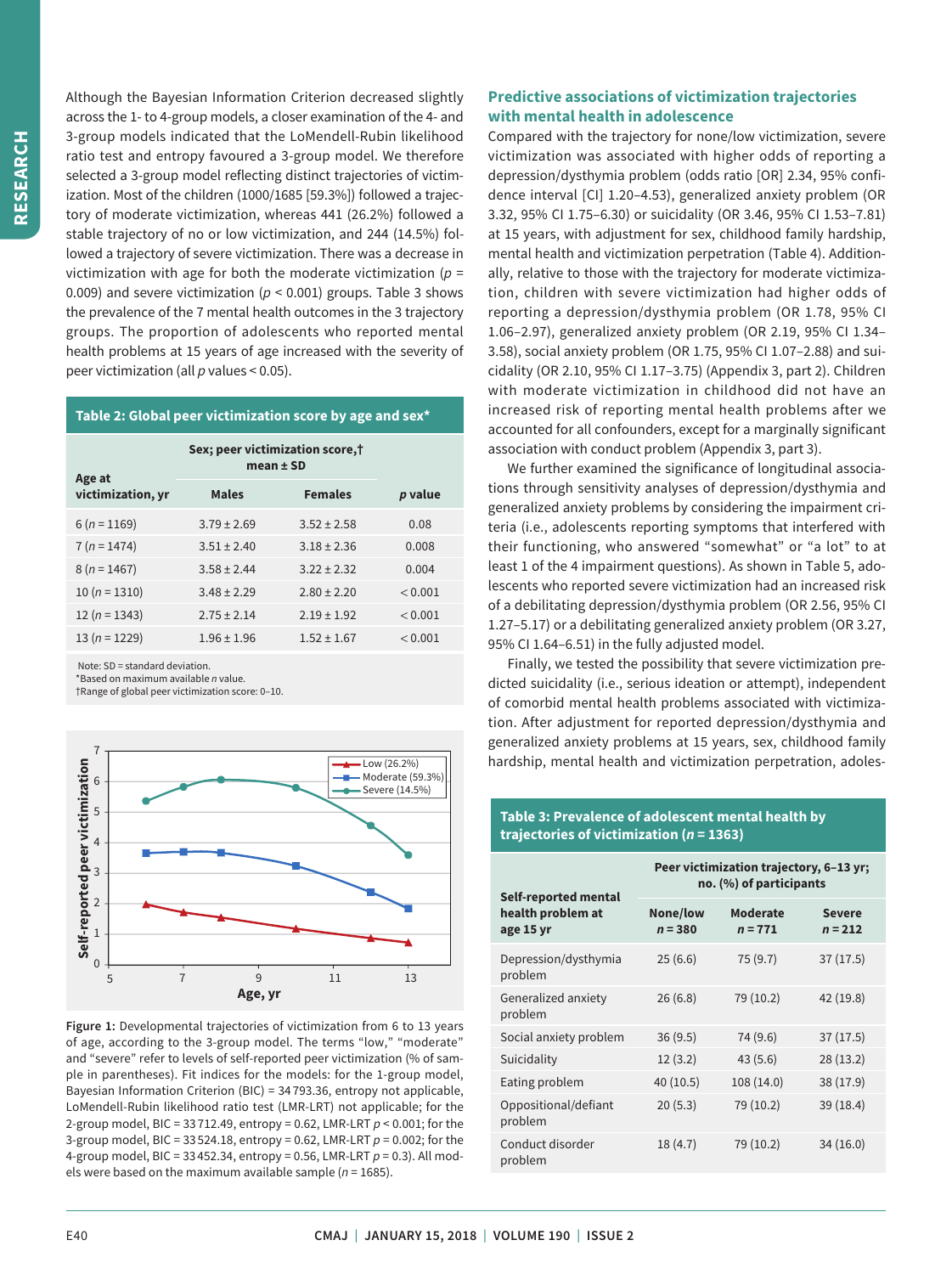**RESEARCH RESEARCH**

cents who reported severe victimization had an increased risk of suicidal ideation or attempted suicide (OR 2.76, 95% CI 1.16–6.54).

We repeated all analyses with adjustment for confounders that were assessed at baseline only (i.e., at 6 yr); the pattern of results was identical with what has been reported here (data not shown).

## **Interpretation**

Our study captured differential trajectories of victimization over a 7-year period while documenting the consequences on a wide range of mental health problems commonly seen in today's adolescents and associated impairments. Adolescents who were severely victimized showed an increased risk of severe symptoms of certain mental health problems. Compared with other studies that have relied on victimization and exposure to bullying assessed at a single point in time, $8,31-33$  our trajectory analyses have the advantage of identifying patterns of victimization varying in severity and over time, highlighting a general decline in victimization with age.

Importantly, our findings showed a general tendency, in about 15% of the children, of being exposed to the most severe levels of victimization from the beginning of their education until the transition to high school. Those children were at greater risk of debilitating depressive/dysthymic symptoms or anxiety and of suicidality in adolescence than less severely victimized children, even after we accounted for a plethora of confounders assessed throughout childhood. Thus, our results, along with those of many other studies,<sup>4,5,8,16,34</sup> suggest that severe peer victimization may contribute to the development of mental health problems in adolescence. Therefore, it is important to prevent severe victimization early in the lifespan.

Our findings also add to existing knowledge by showing that the predictive association of severe victimization with suicidality is independent of concurrent depression/dysthymia and generalized anxiety problems. This is consistent with a large body of data suggesting that suicide risk is strongly associated with, but independent of, psychopathology.<sup>35</sup> It remains to be determined whether the effect of victimization on suicide risk is mediated by factors that have been previously found to explain part of suicide risk, such as impulsive and aggressive traits.<sup>36-38</sup> Previous studies that included a victimized-perpetrator group reported that individuals who are both victims and perpetrators, but not those who are only victims, were at risk of externalizing problems.<sup>7,16</sup> In this regard, severe victimization no lon-

#### **Table 4: Results of hierarchical logistic regression for mental health problems in adolescence, for comparison of peer victimization trajectories (***n* **= 1363)**

| Self-reported mental health  | Trajectory comparison model (severe v. none/low); adjusted OR (95% CI)* |                      |                     |                     |
|------------------------------|-------------------------------------------------------------------------|----------------------|---------------------|---------------------|
| problem at age 15 yr         | Model 1                                                                 | Model 2              | Model 3             | Model 4             |
| Depression/dysthymia problem | $4.48(2.55 - 7.87)$                                                     | $4.69(2.61 - 8.40)$  | $2.38(1.23 - 4.60)$ | $2.34(1.20-4.53)$   |
| Generalized anxiety problem  | $5.14(2.97 - 8.90)$                                                     | $4.84(2.75-8.22)$    | $3.18(1.69 - 5.99)$ | $3.32(1.75 - 6.30)$ |
| Social anxiety problem       | $2.67(1.60-4.45)$                                                       | $2.71(1.60-4.59)$    | $1.64(0.89 - 3.00)$ | $1.55(0.84 - 2.85)$ |
| Suicidality                  | $6.48(3.16 - 13.27)$                                                    | $5.31(2.55 - 11.07)$ | $3.45(1.53 - 7.76)$ | $3.46(1.53 - 7.81)$ |
| Eating problem               | $2.62(1.59-4.33)$                                                       | $2.38(1.42 - 3.98)$  | $1.45(0.82 - 2.59)$ | $1.38(0.77 - 2.48)$ |
| Oppositional/defiant problem | $4.00(2.25 - 7.11)$                                                     | $3.29(1.82 - 5.92)$  | $2.15(1.13-4.13)$   | $1.53(0.77 - 3.02)$ |
| Conduct disorder problem     | $4.12(2 - 25 - 7 - 55)$                                                 | $3.41(1.84 - 6.33)$  | $2.30(1.16-4.57)$   | $1.90(0.95 - 3.81)$ |

Note: CI = confidence interval, OR = odds ratio.

\*Model 1 was adjusted for sex. Model 2 was additionally adjusted for family hardship (6–13 yr), determined as family functioning and structure (13 yr), hostile-reactive parenting, socioeconomic status and maternal depressive symptoms (8-10 yr). Model 3 was additionally adjusted for mental health (6-13 yr), determined as depressive symptoms (10-13 yr), anxiety symptoms, inattention/hyperactivity symptoms, oppositional/defiant behaviour and physical aggression symptoms. Model 4 was additionally adjusted for victimization perpetration (10–13 yr).

### **Table 5: Results of hierarchical logistic regression for debilitating mental health problems in adolescence, for comparison of peer victimization trajectories (***n* **= 1363)**

| Self-reported debilitating mental<br>health problem at age 15 yr | Trajectory comparison model (severe v. none/low); adjusted OR (95% CI)* |                     |                     |                     |
|------------------------------------------------------------------|-------------------------------------------------------------------------|---------------------|---------------------|---------------------|
|                                                                  | Model 1                                                                 | Model 2             | Model 3             | Model 4             |
| Depression/dysthymia problem                                     | $4.79(2.63 - 8.72)$                                                     | $4.87(2.61 - 9.06)$ | $2.60(1.29 - 5.23)$ | $2.56(1.27 - 5.17)$ |
| Generalized anxiety problem                                      | $5.04(2.79-9.09)$                                                       | $4.57(2.49 - 8.40)$ | $3.24(1.64 - 6.43)$ | $3.27(1.64 - 6.51)$ |

Note: CI = confidence interval, OR = odds ratio.

\*Model 1 was adjusted for sex. Model 2 was additionally adjusted for family hardship (6–13 yr) determined as family functioning and structure (13 yr), hostile-reactive parenting, socioeconomic status and maternal depressive symptoms (8–10 yr). Model 3 was additionally adjusted for mental health (6–13 yr) determined as depressive symptoms (10–13 yr), anxiety symptoms, inattention/hyperactivity symptoms, oppositional/defiant behaviour and physical aggression symptoms. Model 4 was additionally adjusted for victimization perpetration (10–13 yr).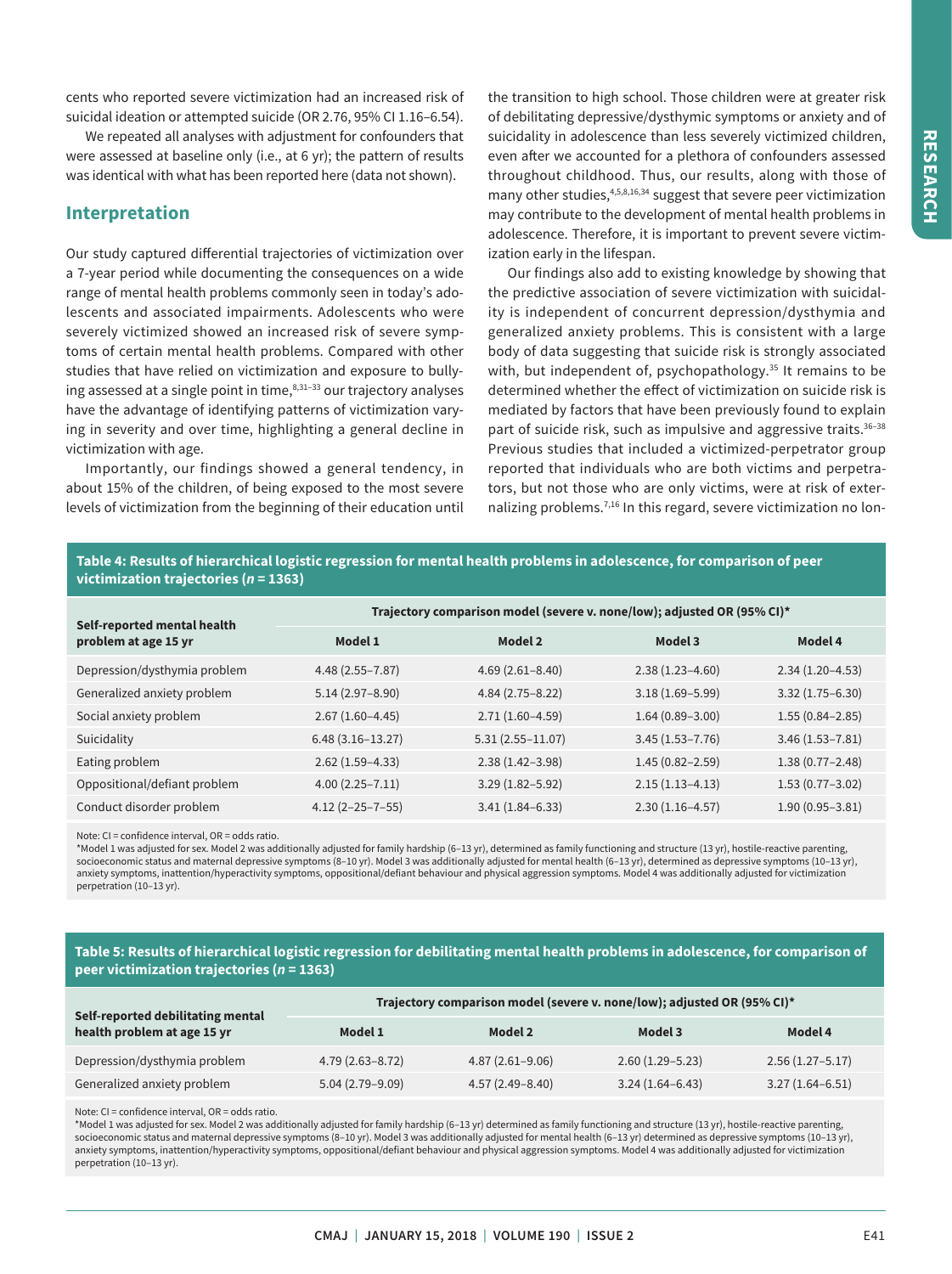ger predicted externalizing problems (e.g., oppositional/defiant behaviour and conduct), after adjustment for victimization perpetration in our models.

Finally, we found that 59.3% of the sample had been exposed to moderate levels of victimization during the first years of elementary school, but not so much thereafter. The large proportion of individuals belonging to this group could reflect the fact that our assessments covered young ages (i.e., 6–8 yr), when victimization behaviour is frequent. Moderate victimization was not predictive of mental health problems after we accounted for childhood mental health symptoms assessed concurrently with victimization.

#### **Limitations**

Our study had the following limitations. Mental health outcomes were measured by self-report questionnaires, which do not provide clinical diagnoses. We used an interference scale reflecting problems affecting daily activities to increase the chances of identifying clinically significant problems. Despite their limitations, self-report questionnaires and arbitrary cut-offs (e.g., top 10% of scores) are commonly used to identify mental health problems in epidemiologic surveys.<sup>9,39</sup> Furthermore, peer victimization was also selfreported, and may reflect a perception potentially biased by the participant's mental state. However, such bias was minimized, because we carefully adjusted for mental health symptoms measured concurrently with victimization. Although we controlled for a wide range of confounders, we acknowledge that uncontrolled variables could account for some of the associations. Our design does not prove causality; however, we were able to examine the temporal relation from childhood victimization to mental health in adolescence, because our prospective study design allowed adjustment for childhood mental health symptoms and other influences. Given the smaller number of males reporting mental health problems and suicidality, statistical power was low for investigating moderation by sex in the observed associations. As in all longitudinal surveys, attrition occurred, and some population subgroups were underrepresented. This differential attrition could potentially result in underestimation of associations with victimization for the most vulnerable individuals. However, the patterns of results were consistent across weighted, imputed and maximum available samples, so the bias related to selective drop-out is likely to be small.

### **Conclusion**

More than half of the children in our study experienced moderate exposure to victimization, especially during early childhood. This finding suggests that being called names or being excluded from social groups once in a while is somewhat normal. This form of victimization was not associated with greater propensity to report mental health problems. A smaller group of children were victimized often and repeatedly over the years. Such severe victimization affected about 15% of school-aged children and was associated with an increased risk of experiencing severe symptoms consistent with mental health problems. Although peer victimization starts to decrease by the end of childhood, individuals in the severe trajectory group were still being exposed to the highest level of victimization in early adolescence. Therefore, antibullying interventions should begin before enrolment in the formal school system. Experimental studies aimed at preventing victimization would provide information about both the efficacy of preventive measures and the potentially causal role of victimization.

#### **References**

- 1. Finkelhor D, Turner HA, Hamby S. Let's prevent peer victimization, not just bullying. *Child Abuse Negl* 2012;36:271-4.
- 2. Reijntjes A, Kamphuis JH, Prinzie P, et al. Prospective linkages between peer victimization and externalizing problems in children: a meta-analysis. *Aggress Behav* 2011;37:215-22.
- 3. Reijntjes A, Kamphuis JH, Prinzie P, et al. Peer victimization and internalizing problems in children: a meta-analysis of longitudinal studies. *Child Abuse Negl* 2010;34:244-52.
- 4. Arseneault L, Bowes L, Shakoor S. Bullying victimization in youths and mental health problems: 'Much ado about nothing'? *Psychol Med* 2010;40:717-29.
- 5. Bowes L, Joinson C, Wolke D, et al. Peer victimisation during adolescence and its impact on depression in early adulthood: prospective cohort study in the United Kingdom. *BMJ* 2015;350:h2469.
- Fisher HL, Moffitt TE, Houts RM, et al. Bullying victimisation and risk of self harm in early adolescence: longitudinal cohort study. *BMJ* 2012;344:e2683.
- Kim YS, Leventhal BL, Koh YJ, et al. School bullying and youth violence: Causes or consequences of psychopathologic behavior? *Arch Gen Psychiatry* 2006;63:1035-41.
- 8. Moore SE, Norman RE, Sly PD, et al. Adolescent peer aggression and its association with mental health and substance use in an Australian cohort. *J Adolesc* 2014;37:11-21.
- 9. Zwierzynska K, Wolke D, Lereya TS. Peer victimization in childhood and internalizing problems in adolescence: a prospective longitudinal study. *J Abnorm Child Psychol* 2013;41:309-23.
- 10. Arseneault L, Cannon M, Fisher HL, et al. Childhood trauma and children's emerging psychotic symptoms: a genetically sensitive longitudinal cohort study. *Am J Psychiatry* 2011;168:65-72.
- 11. Geoffroy MC, Boivin M, Arseneault L, et al. Associations between peer victimization and suicidal ideation and suicide attempt during adolescence: results from a prospective population-based birth cohort. *J Am Acad Child Adolesc Psychiatry* 2016;55:99-105.
- 12. Schreier A, Wolke D, Thomas K, et al. Prospective study of peer victimization in childhood and psychotic symptoms in a nonclinical population at age 12 years. *Arch Gen Psychiatry* 2009;66:527-36.
- 13. Ttofi MM, Farrington DP. Effectiveness of school-based programs to reduce bullying: a systematic and meta-analytic review. *J Exp Criminol* 2011;7:27-56.
- 14. Vreeman RC, Carroll AE. A systematic review of school-based interventions to prevent bullying. *Arch Pediatr Adolesc Med* 2007;161:78-88.
- 15. Merikangas KR, He JP, Burstein M, et al. Lifetime prevalence of mental disorders in US adolescents: results from the National Comorbidity Survey Replication– Adolescent Supplement (NCS-A). *J Am Acad Child Adolesc Psychiatry* 2010;49:980-9.
- 16. Lereya ST, Copeland WE, Zammit S, et al. Bully/victims: a longitudinal, populationbased cohort study of their mental health. *Eur Child Adolesc Psychiatry* 2015; 24:1461-71.
- 17. Arseneault L, Walsh E, Trzesniewski K, et al. Bullying victimization uniquely contributes to adjustment problems in young children: a nationally representative cohort study. *Pediatrics* 2006;118:130-8.
- 18. Côté SM, Orri M, Brendgen M, et al. Psychometric properties of the Mental Health and Social Inadaptation Assessment for Adolescents (MIA) in a population-based sample. *Int J Methods Psychiatr Res* 2017. doi:10.1002/mpr.1566 [Epub ahead of print].
- 19. Ladd GW, Kochenderfer-Ladd B. Identifying victims of peer aggression from early to middle childhood: analysis of cross-informant data for concordance, estimation of relational adjustment, prevalence of victimization, and characteristics of identified victims. *Psychol Assess* 2002;14:74-96.
- 20. Willms DJ, Shields M. *A measure of socioeconomic status for the National Longitudinal Study of Children*: Fredericton (NB): Atlantic Center for Policy Research in Education (University of New Brunswick and Statistics Canada); 1996.
- 21. *National longitudinal survey of children and youth: overview of survey instruments for 1994–1995. Data collection cycle 1.* Ottawa: Statistics Canada; [modified 2007].
- 22. Boivin M, Perusse D, Dionne G, et al. The genetic-environmental etiology of parents' perceptions and self-assessed behaviours toward their 5-month-old infants in a large twin and singleton sample. *J Child Psychol Psychiatry* 2005;46:612-30.
- 23. Radloff LS. The CES-D Scale: a self-report depression scale for research in the general population. *Appl Psychol Meas* 1977;1:385-401.
- 24. Achenbach TM, Edelbrock C, Howell CT. Empirically based assessment of the behavioral/emotional problems of 2- and 3- year-old children. *J Abnorm Child Psychol* 1987;15:629-50.